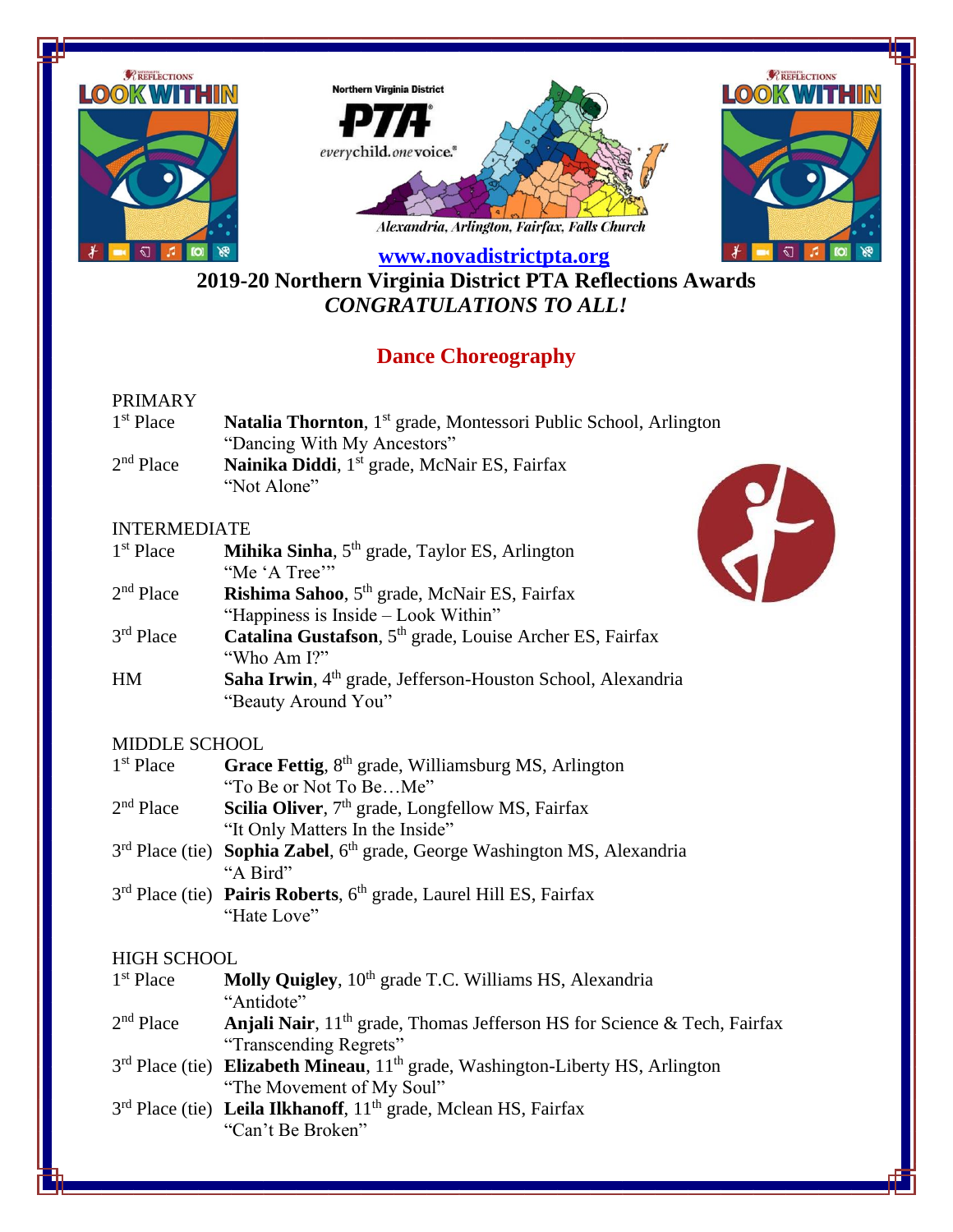# **Film Production**

### PRIMARY

| $1st$ Place | <b>Theo Whiteman, K, McKinley ES, Arlington</b> |
|-------------|-------------------------------------------------|
|             | "Look Within Others"                            |
| $2nd$ Place | Ellen Clarke, K. Aldrin ES, Fairfax             |

"My Chinese Lunch"

- 3<sup>rd</sup> Place (tie) **Ansel Mangum**, K, Jefferson-Houston School, Alexandria "In the Drawer"
- 3 rd Place (tie) **Joseph Crowley**, 2nd grade, Laurel Ridge ES, Fairfax "Look Within Nature"

# INTERMEDIATE

| $1st$ Place | Genevieve Cheng, 3 <sup>rd</sup> grade, Mantua ES, Fairfax             |
|-------------|------------------------------------------------------------------------|
|             | "Look Before You Leap"                                                 |
| $2nd$ Place | Mason Mirabile, 4 <sup>th</sup> grade, Discovery ES, Arlington         |
|             | "Look Who You Are"                                                     |
| $3rd$ Place | Eleanor Purugganan, 5 <sup>th</sup> grade, George Mason ES, Alexandria |
|             | "An Anxious Day for Rabbit"                                            |
| HM          | Zachary Hou, 3 <sup>rd</sup> grade, Louise Archer ES, Fairfax          |
|             | "Look Within a Russian Doll"                                           |

### MIDDLE SCHOOL

| 1 <sup>st</sup> Place | <b>Brooklynn Aguilar</b> , 6 <sup>th</sup> grade, Sangster ES, Fairfax |
|-----------------------|------------------------------------------------------------------------|
|                       | "The Beauty of an Eye"                                                 |

- $2<sup>nd</sup>$  Place Laylah Graves, 6<sup>th</sup> grade, Louise Archer ES, Fairfax "Blossom"
- 3<sup>rd</sup> Place (tie) **Olivia Longobardi**, 7<sup>th</sup> grade, George Washington MS, Alexandria "Riding Is a Journey"
- 3<sup>rd</sup> Place (tie) **Eric Chung**, 8<sup>th</sup> grade, Williamsburg MS, Arlington "Who Are You?"

### HIGH SCHOOL

 $1<sup>st</sup>$  Place Sophie Henry, 9<sup>th</sup> grade, Thomas A. Edison HS, Fairfax "Lives of the People"

### SPECIAL ARTIST

| 1 <sup>st</sup> Place | Aiden Riley, 9 <sup>th</sup> grade, Thomas A. Edison HS, Fairfax |
|-----------------------|------------------------------------------------------------------|
|                       | $\blacksquare$                                                   |

- "Looking Within Me"
- $2<sup>nd</sup>$  Place Marcelo Garcia-Rivera, 5<sup>th</sup> grade, McKinley ES, Arlington "My Favorite Things"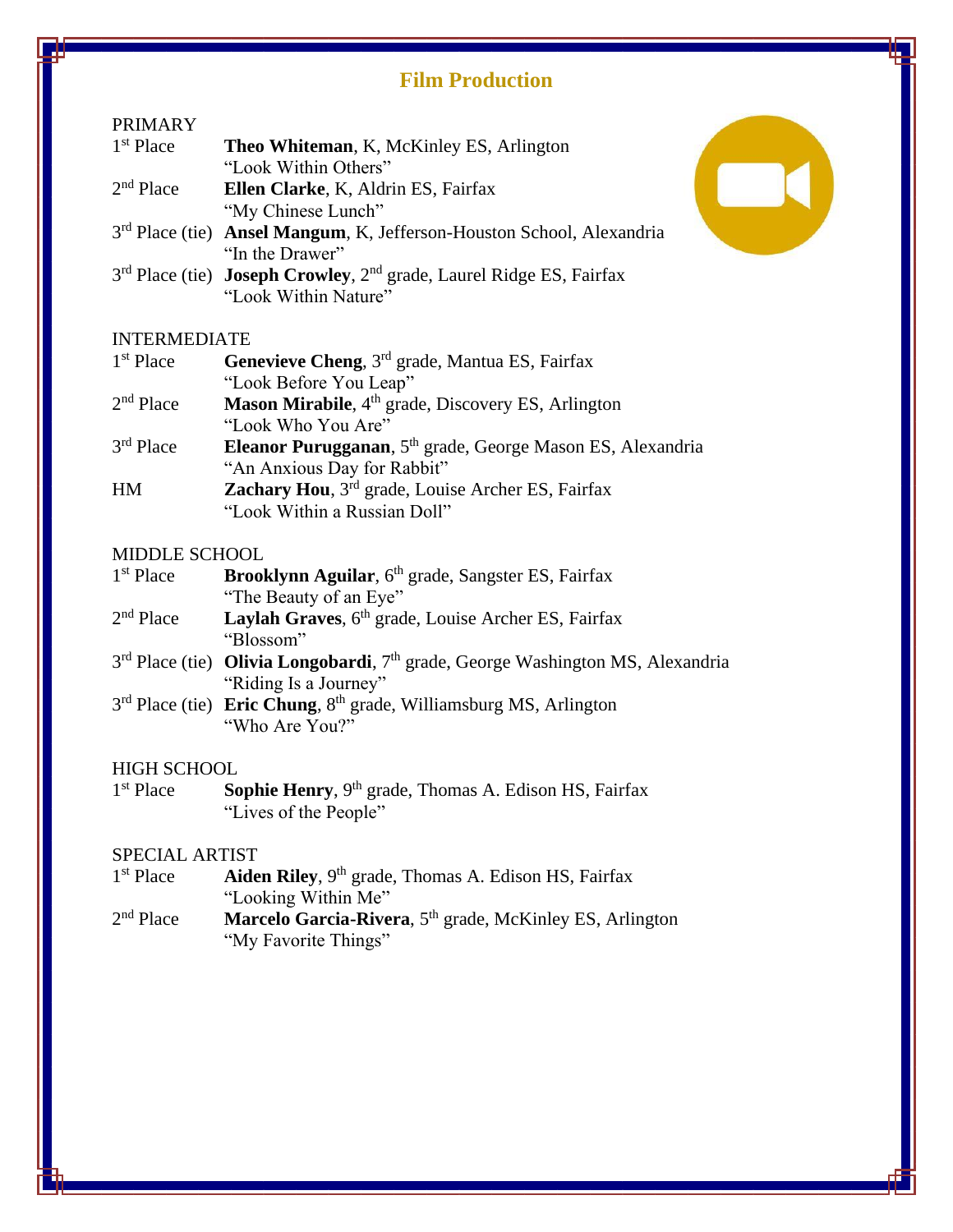# **Literature**

### PRIMARY

| 1 <sup>st</sup> Place | Siena Femenella, K, Louise Archer ES, Fairfax, "Myself"                                         |
|-----------------------|-------------------------------------------------------------------------------------------------|
| $2nd$ Place           | Naomi Rosner, 2 <sup>nd</sup> grade, Wolftrap ES, Fairfax,                                      |
|                       | "Inside of You"                                                                                 |
|                       | $3rd$ Place (tie) Raya Yellin, 1 <sup>st</sup> grade, Douglas MacArthur ES, Alexandria          |
|                       | "Look In Your Heart"                                                                            |
|                       | $3rd$ Place (tie) <b>Daniel Noonan</b> , 1 <sup>st</sup> grade, Francis Scott Key ES, Arlington |
|                       | "Homophones Inside"                                                                             |
| Director's            | Reed Conques, 2 <sup>nd</sup> grade, Cherry Run ES, Fairfax                                     |
| Award                 | "When I Look Within My Thoughts"                                                                |

### INTERMEDIATE

| Heidi Koolmees, 3 <sup>rd</sup> grade, Floris ES, Fairfax, "Lucy Finds Art"    |
|--------------------------------------------------------------------------------|
| Aya Noori, 4 <sup>th</sup> grade, Sangster ES, Fairfax, "Think Differently"    |
| Ariana Losos, 4 <sup>th</sup> grade, Arlington Science Focus School, Arlington |
| "Look Within a Photo"                                                          |
| Alice Reynolds, 5 <sup>th</sup> grade, Mt Vernon Community School, Alexandria  |
| "Discovering Yourself"                                                         |
| Nora Islam, 5 <sup>th</sup> grade, Oakview ES, Fairfax                         |
| "Find It in You"                                                               |
|                                                                                |

### MIDDLE SCHOOL

| 1 <sup>st</sup> Place | Moe Ma Kha Tun, 6 <sup>th</sup> grade, Haycock ES, Fairfax |
|-----------------------|------------------------------------------------------------|
|                       | "We're Lucky"                                              |
|                       |                                                            |

- 2<sup>nd</sup> Place (tie) **Evelyn Rives**, 7<sup>th</sup> grade, Gunston MS, Arlington "Comfort Zone"
- 2<sup>nd</sup> Place (tie) **Sophia Tzvetanov**, 6<sup>th</sup> grade, Louise Archer ES, Fairfax "Look Within"
- 3<sup>rd</sup> Place (tie) **Emily Brennan**, 8<sup>th</sup> grade, Jefferson-Houston School, Alexandria "Hercules"
- 3<sup>rd</sup> Place (tie) **JoonWon Lee**, 6<sup>th</sup> grade, Oakton ES, Fairfax "I'm a Man of Many Faces"

## HIGH SCHOOL

| 1 <sup>st</sup> Place | Evelyne Breed, 9 <sup>th</sup> grade, Thomas Jefferson HS for Science & Tech, Fairfax |
|-----------------------|---------------------------------------------------------------------------------------|
|                       | "Look Within"                                                                         |
| $2nd$ Place           | <b>Adelaide Loving</b> , $11th$ grade, Langley HS, Fairfax                            |
|                       | "On My Own Two Wheels"                                                                |
| $3rd$ Place           | Ioana Vasilcoiu, 10 <sup>th</sup> grade, Mclean HS, Fairfax                           |
|                       | "Teenage Turmoil"                                                                     |
| HM                    | Sara Abbas, 11 <sup>th</sup> grade, T.C. Williams HS, Alexandria                      |
|                       | "The Unknown"                                                                         |
| Director's            | Charlotte Papacosma, 9 <sup>th</sup> grade, Wakefield HS, Arlington                   |
| Award                 | "Can't Do This Alone"                                                                 |

# SPECIAL ARTIST

1<sup>st</sup> Place Abigail Bryson, 3<sup>rd</sup> grade, Mantua ES, Fairfax "Look With Your Heart"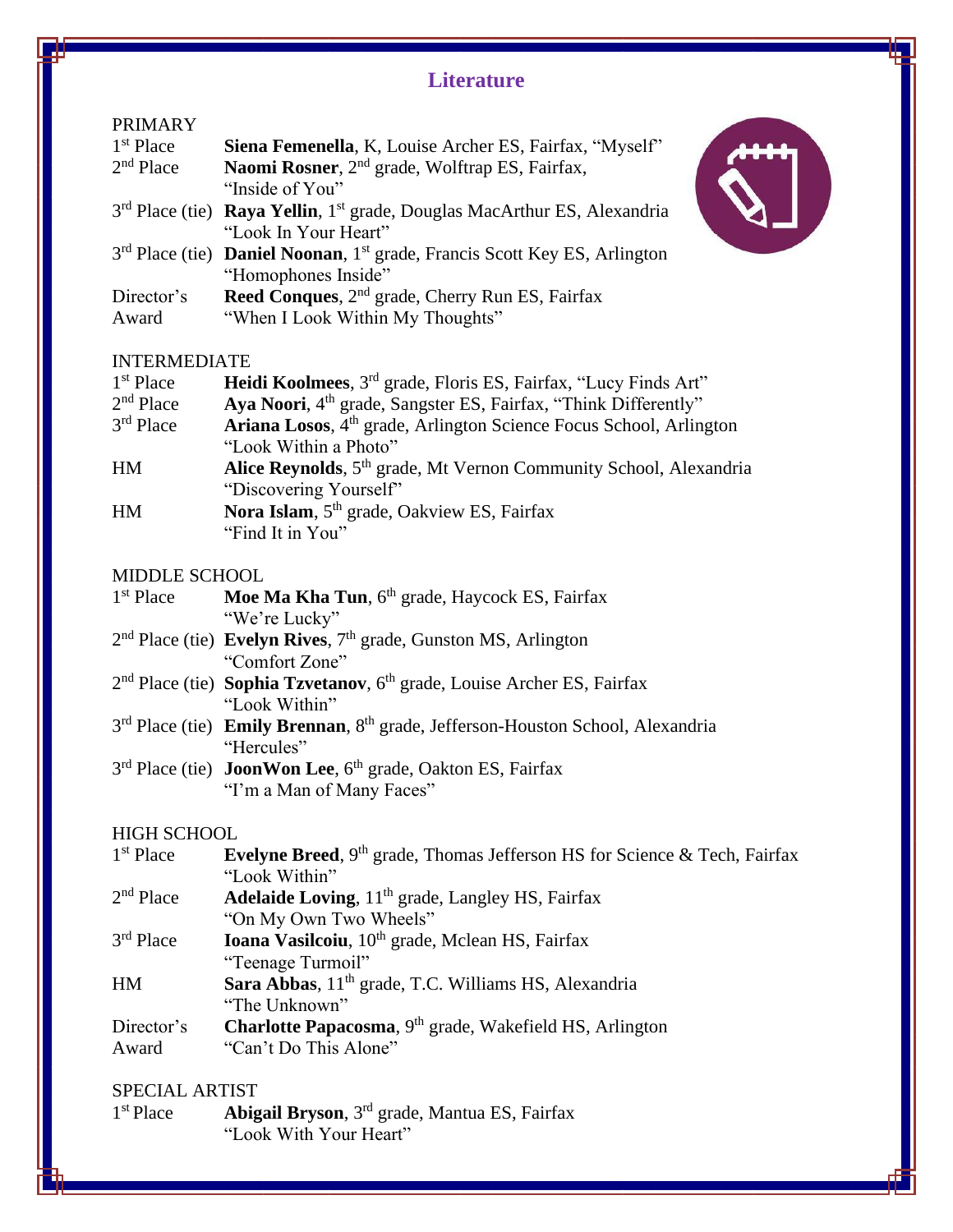# **Music Composition**

# PRIMARY 1<sup>st</sup> Place

- Lucy Houston, 1<sup>st</sup> grade, Charles Barret ES, Alexandria "Look With the Light in Your Heart"
- $2<sup>nd</sup>$  Place Charlotte Na, 2<sup>nd</sup> grade, Nottingham ES, Arlington "Happy"
- 3rd Place Siddharth Prabhu, 2<sup>nd</sup> grade, Oak Hill ES, Fairfax "Look Within – You Will Find Music"

# INTERMEDIATE

| 1 <sup>st</sup> Place | Annika Desai, 5 <sup>th</sup> grade, Churchill Road ES, Fairfax |  |
|-----------------------|-----------------------------------------------------------------|--|
|                       | "Rainy Day Thoughts"<br>_______ _ _ _ _                         |  |

- 2 nd Place (tie) **Will MacKay**, 3rd grade, Douglas MacArthur ES, Alexandria "Ripples in the Water"
- 2<sup>nd</sup> Place (tie) **Cate Branon**, 5<sup>th</sup> grade, Jamestown ES, Arlington "Wish You Were Mine"
- $3<sup>rd</sup>$  Place Charlie Sicard, 3<sup>rd</sup> grade, Louise Archer ES, Fairfax "If You Look You Will Find It"

### MIDDLE SCHOOL

| 1 <sup>st</sup> Place | Juliet Auten, 8 <sup>th</sup> grade, Lake Braddock SS, Fairfax        |
|-----------------------|-----------------------------------------------------------------------|
|                       | "Nostalgia"                                                           |
| $2nd$ Place           | Clara Crawford, 8 <sup>th</sup> grade, Gunston MS, Arlington          |
|                       | "Look Inside"                                                         |
| $3rd$ Place           | Audrey Wampler, 6 <sup>th</sup> grade, Sangster ES, Fairfax           |
|                       | "Delphenium Aurora"                                                   |
| Director's            | Lydia Rotkis, 6 <sup>th</sup> grade, George Washington MS, Alexandria |
| Award                 | "To Be Heard"                                                         |
| Director's            | Sydney Wong, 8 <sup>th</sup> grade, Mark Twain MS, Fairfax            |
| Award                 | "Searching and Satisfied"                                             |

# HIGH SCHOOL

| $1st$ Place | Jonathan Morgan Petrini, 12 <sup>th</sup> grade, T.C. Williams HS, Alexandria                |
|-------------|----------------------------------------------------------------------------------------------|
|             | "The Waltz of the Crystal Tower"                                                             |
|             | $2nd$ Place (tie) <b>Alexandra Wong</b> , $12th$ grade, Hayfield SS, Fairfax                 |
|             | "Hearing the Birds"                                                                          |
|             | $2nd$ Place (tie) Kevin Davis, $11th$ grade, Thomas Jefferson HS for Science & Tech, Fairfax |
|             | "Waste Land"                                                                                 |
| $3rd$ Place | Tim Wang, 9 <sup>th</sup> grade, Langley HS, Fairfax                                         |
|             | "Recall of My Heart"                                                                         |
| <b>HM</b>   | Lindsay Glaccum, 9th grade, Yorktown HS, Arlington                                           |

"The Magic Mirror"

# SPECIAL ARTIST

1<sup>st</sup> Place Jacob Woolcock, 3<sup>rd</sup> grade, Wolftrap ES, Fairfax "Morning Breeze"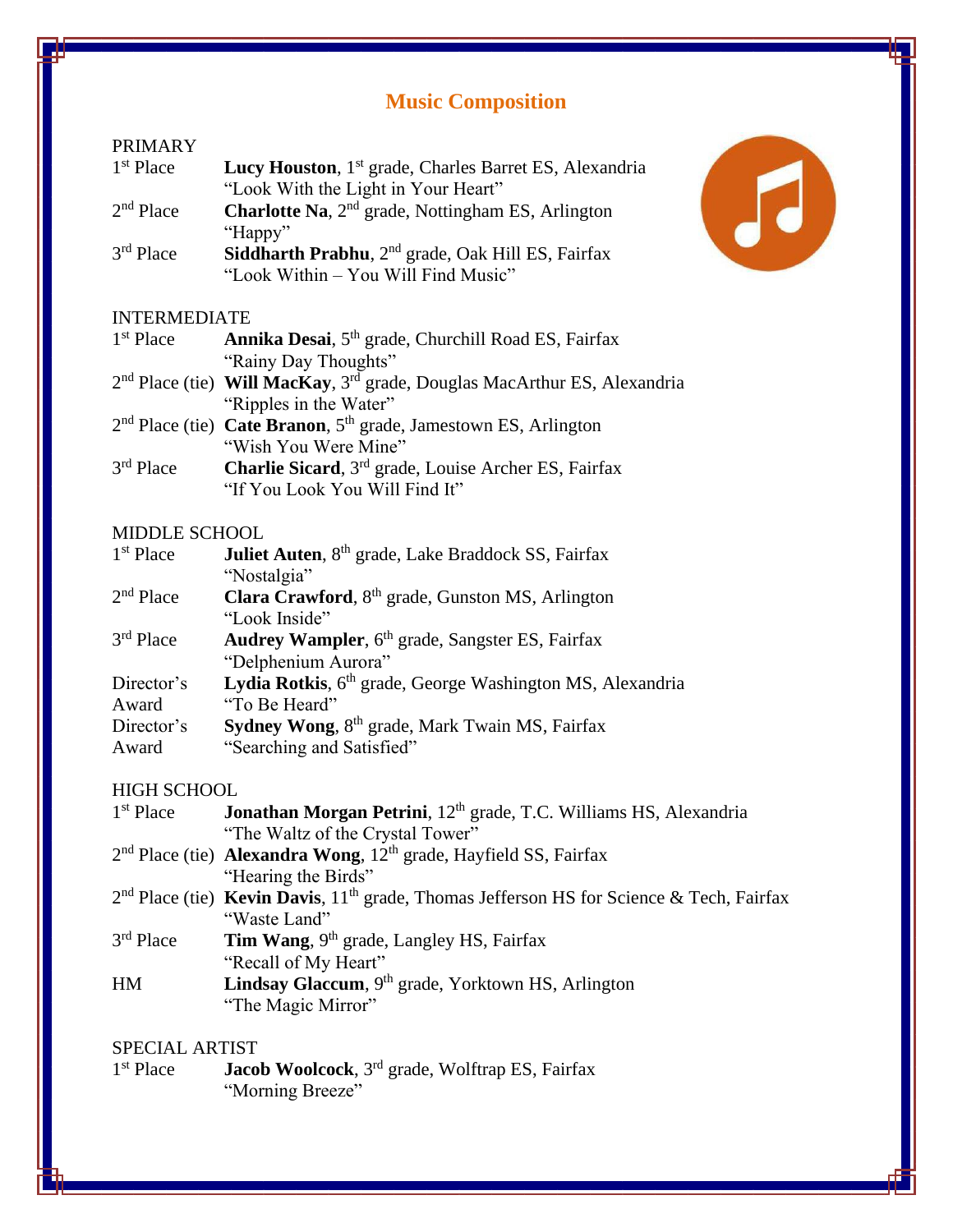# **Photography**

#### PRIMARY

| $1st$ Place | <b>Riley Zwiselsberger</b> , 2 <sup>nd</sup> grade, Charles Barrett ES, Alexandria |
|-------------|------------------------------------------------------------------------------------|
|             | "Within the Wall of War"                                                           |
| $2nd$ Place | <b>Senthur Kannan</b> , 1 <sup>st</sup> grade, McNair ES, Fairfax                  |
|             | "Amazing Water Drop on a Leaf"                                                     |

- 3<sup>rd</sup> Place (tie) **Zara Oberoi**, 1<sup>st</sup> grade, Montessori Public School, Arlington "The Many Moods of Zara"
- 3<sup>rd</sup> Place (tie) **Gemma Viscomi**, 1<sup>st</sup> grade, Wolftrap ES, Fairfax "Looking Into Fairy World" HM **Lily Carroll**, 1<sup>st</sup> grade, Chery Run ES, Fairfax "The Mirror"

#### INTERMEDIATE

|                          | "Looking Into Fairy World"                                                                                                                                                  |  |
|--------------------------|-----------------------------------------------------------------------------------------------------------------------------------------------------------------------------|--|
| HM                       | <b>Lily Carroll</b> , $1st$ grade, Chery Run ES, Fairfax                                                                                                                    |  |
|                          | "The Mirror"                                                                                                                                                                |  |
|                          |                                                                                                                                                                             |  |
| <b>INTERMEDIATE</b>      |                                                                                                                                                                             |  |
| $1st$ Place              | Annika Desai, 5 <sup>th</sup> grade, Churchill Road ES, Fairfax                                                                                                             |  |
|                          | "Inner Joy"                                                                                                                                                                 |  |
| $2nd$ Place              | <b>Ella Engelhardt</b> , $4th$ grade, Montessori Public School, Arlington                                                                                                   |  |
|                          | "Reflecting Within"                                                                                                                                                         |  |
|                          | 3 <sup>rd</sup> Place (tie) <b>Emily Bogle</b> , 5 <sup>th</sup> grade, Wolftrap ES, Fairfax                                                                                |  |
|                          | "Seen Wrong"                                                                                                                                                                |  |
| $\alpha$ rd $\mathbf{D}$ | $\mathbf{r}$ d<br>$\mathbb{R}^n$ $\mathbb{R}^n$ $\mathbb{R}^n$ $\mathbb{R}^n$<br>$\mathbf{1}$ $\mathbf{M}$ $\mathbf{M}$ $\mathbf{R}$ $\mathbf{M}$ $\mathbf{R}$ $\mathbf{M}$ |  |

- 3 rd Place (tie) **Genevieve Cheng**, 3rd grade, Mantua ES, Fairfax "Look Within Light" HM **Zoe Corazza**, 4th grade, James K. Polk ES, Alexandria
- "What's in the Lunch Box"

### MIDDLE SCHOOL

| $1st$ Place        | Abigail Altenburg, 8 <sup>th</sup> grade, George Washington MS, Alexandria                          |
|--------------------|-----------------------------------------------------------------------------------------------------|
|                    | "Spiraling"                                                                                         |
| $2nd$ Place        | Susannah Cope, 8 <sup>th</sup> grade, Mark Twain MS, Fairfax, "Not Just Junk"                       |
|                    | 3 <sup>rd</sup> Place (tie) <b>Anna Brodsky</b> , 6 <sup>th</sup> grade, Dorothy Hamm MS, Arlington |
|                    | "Eye See Blue"                                                                                      |
|                    | 3 <sup>rd</sup> Place (tie) Rebecca Daubert, 6 <sup>th</sup> grade, Sangster ES, Fairfax            |
|                    | "Opening Up"                                                                                        |
| HM                 | Katie Smith, 6 <sup>th</sup> grade, Laurel Hill ES, Fairfax, "My Path"                              |
| <b>HIGH SCHOOL</b> |                                                                                                     |

- 1<sup>st</sup> Place Nathaniel Hendley, 12<sup>th</sup> grade, T.C. Williams HS, Alexandria "Inner Visions"
- 2<sup>nd</sup> Place (tie) **Olivia Henry**, 12<sup>th</sup> grade, Hayfield SS, Fairfax "Through the Looking Glass"
- 2<sup>nd</sup> Place (tie) **Catherine Nguyen**, 10<sup>th</sup> grade, Thomas Jefferson HS for Science & Tech, Fairfax "Look Within Through the Lens"
- 3rd Place Mila Sampson, 12<sup>th</sup> grade, Yorktown HS, Arlington "Colorful Stare"
- HM **Hazel Vineet**, 11<sup>th</sup> grade, Westfield HS, Fairfax "Inside Out"

# SPECIAL ARTIST

1<sup>st</sup> Place Charles Nguyen, 9<sup>th</sup> grade, Lake Braddock SS, Fairfax, "Synapse"